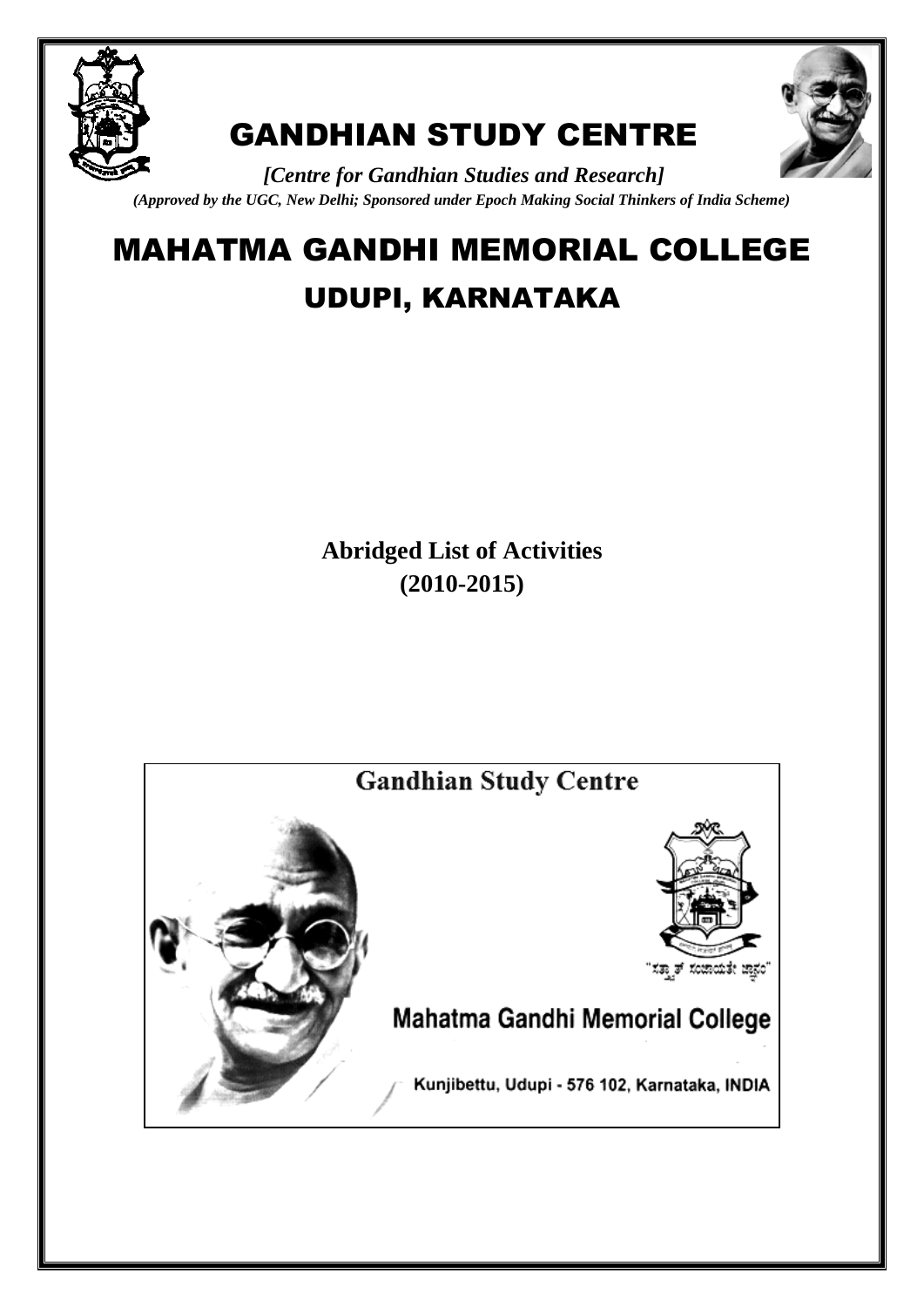The **Gandhian Study Centre** was established in the college on 14 April 2007 with an aim to undertake research and disseminate Gandhian teachings, principles, path and ideals among the students, youth and general public of this region. Stalwarts like Shri K.K. Pai and Dr. M.V. Kamath were instrumental in the establishment of the Centre. The Centre was inaugurated by Prof. Dr. U. R. Ananthamurthy, noted writer and Jnanapeeth Awardee.

In 2008, the centre was approved and sponsored by the University Grants Commission, New Delhi, under the "Epoch Making Social Thinkers of India (Special Studies) Scheme."

 The centre for Gandhian Studies and research, popularly known by the name *Gandhi Adhyayana Kendra,* conducts research studies and extension activities on Gandhian Philosophy and Action. The research conducted by the Gandhian Study Centre seeks to explore new areas and applications of Gandhian Philosophy along with studies on the relevance of Gandhian teachings and their interdisciplinary interface with various disciplines. The Centre interacts with various departments of the College to have a better interpretation of the trans-disciplinary and multilingual scope of the Gandhian Philosophy and Gandhian Literature. The Centre works under an Executive and Advisory Committee. The activities are streamlined and guided by the Principal of the college who is the Director of the centre. There is a fulltime researcher who acts as the non-administrative In-charge and coordinates the activities of the Centre.

 The centre has a good collection of books on Gandhian Thought and houses more than 1250 books on Mahatma Gandhi out of which about 200 are very rare books. The collection includes the books by Gandhi, and the books on Gandhi published in Kannada, English, Hindi, Sanskrit, Konkani and Urdu languages. In addition to these, there is a small collection of Tulu literature on Gandhi. The Centre also has 250 e-books, 2 Journals, 9 Documentaries and 1 Film on Gandhi.

#### **Objectives of the Centre**

- 1. Undertaking research and studies on Gandhian thoughts and their applications.
- 2. Updating and upgrading the Gandhian library and the reading room with recent books and journals on Gandhi.
- 3. Collecting rare books, literature, papers, pamphlets, journals, articles, bibliographies, photographs, paintings, chronicles, souvenirs depicting Mahatma Gandhi.
- 4. Organising seminars, conferences, exhibitions and workshops to promote and propagate Gandhian philosophy.
- 5. Organising competitions for the students to encourage them to study about Gandhi and the Gandhian way. Organising series of lectures, extension and outreach activities on Gandhian themes to create social awareness.
- 6. Working as the information centre about Mahatma Gandhi for the public and the students.
- 7. Studying the Indian freedom movement and the Gandhian era in context with the Gandhian influences seen in this region.
- 8. Collecting documentary films and other audio-visual materials on Gandhi.
- 9. Inculcating patriotism and respect for all Freedom Fighters as "Architects of Free India".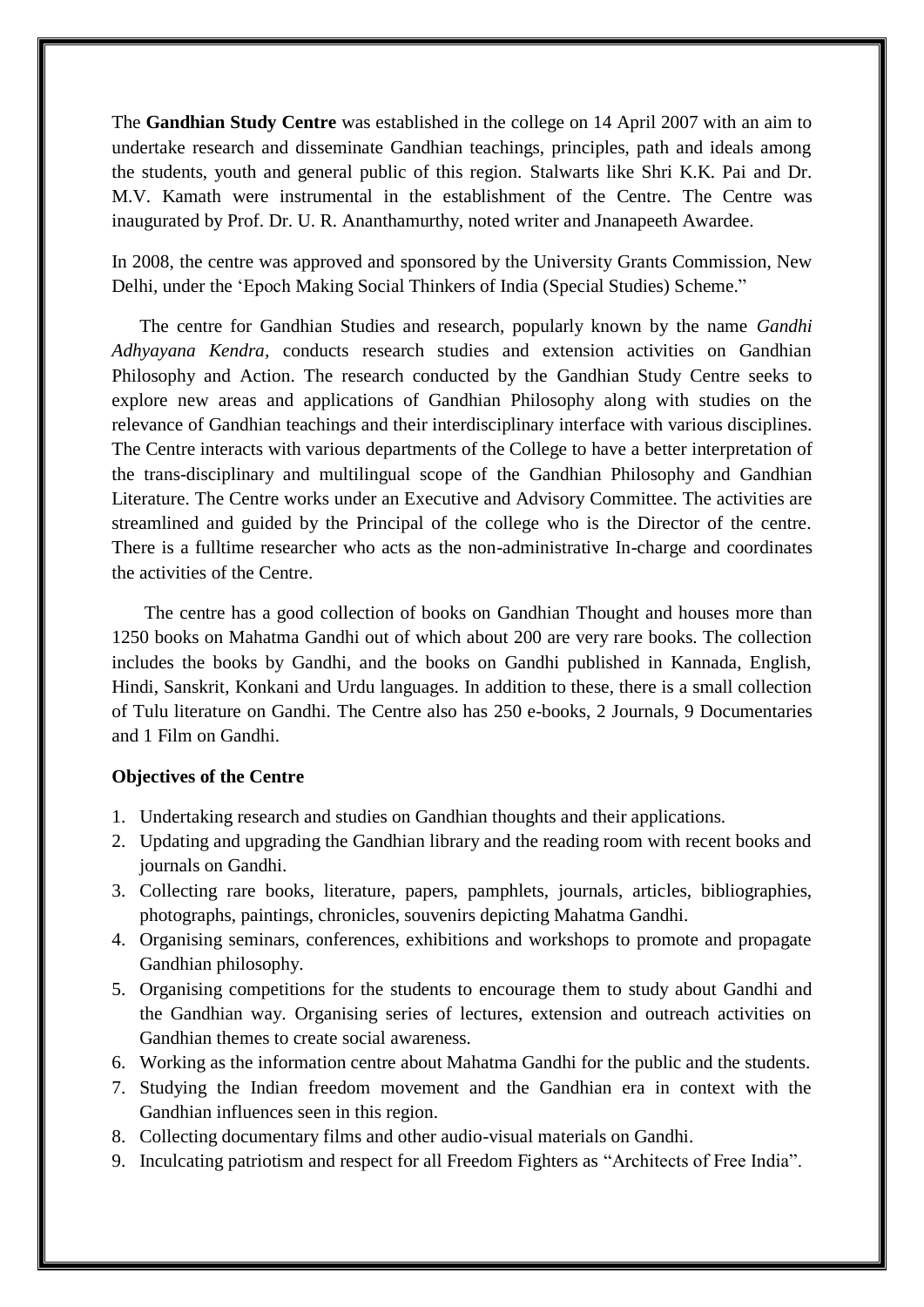#### **Prioritised Research areas:**

Gandhian Studies, Documentation of the Freedom Movement, Peace and Humanitarian Studies, Sustainable Development and Applied Gandhian Thought.

#### RESEARCH PROJECTS

| S <sub>1</sub> |                                                                                                                    |           |
|----------------|--------------------------------------------------------------------------------------------------------------------|-----------|
| No.            | Topic                                                                                                              | Year      |
| $\mathbf{1}$   | Documentation and Recordings of Mahatma Gandhi's Visit and Freedom<br>Movement in Udupi and Dakshina Kannada       | 2011-12   |
| $\overline{2}$ | Mahatma Gandhi and the Gandhian Way as Seen by the People Across Udupi and<br>Dakshina Kannada – A Composite Study |           |
| 3              | Gandhian Worldview and Humane, Sustainable Development                                                             | 2013-14   |
| $\overline{A}$ | Revisiting the Gandhian Era: A Study in Udupi and Dakishna Kannada Districts<br>of Karnataka.                      | 2014-15   |
| 5              | The Gandhian Way to Communal Harmony and Conflict Resolution                                                       | (Ongoing) |

#### **Research Notes and Working Papers**:

- **1.** Gandhian Influence on Literature and Revival of Tulu Literature. (2012)
- **2.** Keynotes on Pandita Kshama Row"s Satyagraha Gita, UttaraSatyagraha Gita and Swarajya Vijaya. (2012)
- **3.** Observations on GandhiNama. (2013)
- **4.** Gandhian Perspective on Euthanasia (2013). [presented during the panel discussion on "Euthanasia- A Controversial Contrivance" at the UGC sponsored National Seminar on the "Contemporary Issues, Concerns, and Challenges" organised by the Dept. of Political Science.]
- **5.** Relevance of Gandhian Approach to Health Care and Hygiene. (2014)
- **6.** Content Analysis of the Harijan Weekly from 1933-1948. (2014)
- **7.** The Chronicles of the Gandhian Era in South Canara. (2014-15)
- **8.** The history of Pre-Gandhian Freedom Movement in South Canara. (2015)
- **9.** Conservation and Archival Organization of the Newspaper clippings of the Gandhian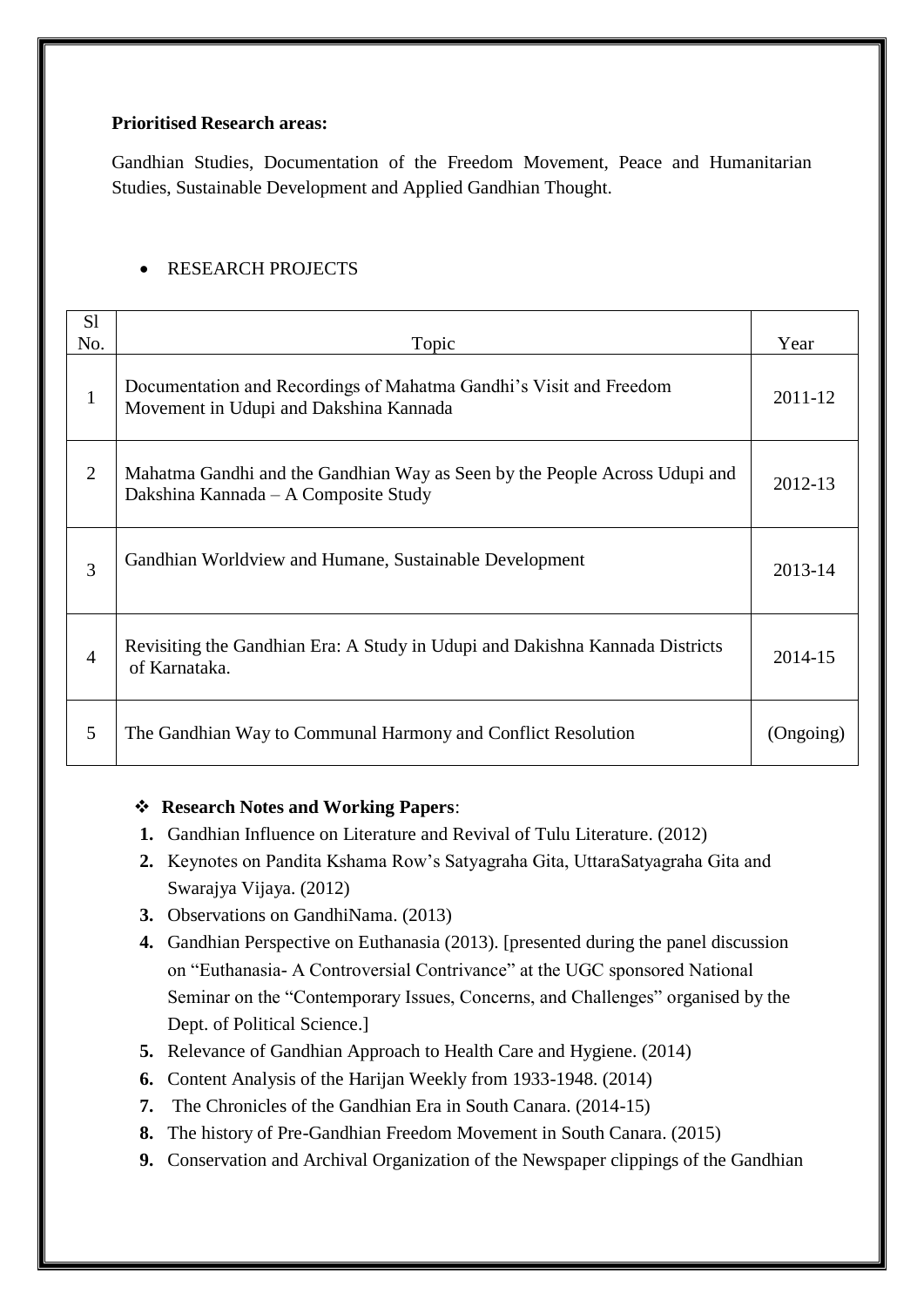Era (A Concept Paper on the best practices followed by the Gandhian Study Centre, MGM College, Udupi) (2015)

| SI. | Date             | <b>Title</b>                                                  | <b>Seminar / Workshop</b>      |
|-----|------------------|---------------------------------------------------------------|--------------------------------|
| No. |                  |                                                               |                                |
|     | $02 - 10 - 2010$ | <b>Gandhian Thoughts</b>                                      | <b>State Level Seminar</b>     |
| 2   | 17-09-2011       | Gandhian Principles: Relevance to the<br>Contemporary Period. | <b>National Seminar</b>        |
| 3   | 21-03-2012       | Mahatma Gandhi: Perspectives<br>and Programmes                | National Seminar &<br>Workshop |

#### SEMINARS ORGANISED

#### **Details on student enrichment programmes (special lectures / workshops /seminar) with external experts**:

- 21-08-2010, A Special Lecture on "Gandhian Values: Relevance of Gandhi in 21<sup>st</sup> Century' Prof. Manmohanlal Goswami, Former Principal, Bharathiya Mahavidyalaya, Farookabad, U.P.
- 02-10-2010, A State Level Seminar on "Gandhian Thoughts" was organized. Keynote Lecture was by Shri H.S. Doreswamy, Veteran Gandhian and Freedom Fighter from Bangalore, and Mr. K.M. Udupa delivered a lecture on "Greatness of Gandhi." Gandhi Jayanti Special Lecture was delivered as the Keynote Address by Veteran Gandhian Shri. H. S. Doreswamy.
- 18-01-2011, *"Swaasthya Sankalpa"* Health Awareness Programme, lecture by Devadas Hebbar and by Social Coordinators of SKDRDP.

 17-09-2011, "National seminar on Gandhian Principles: Relevance to the Contemporary Period" Resource Persons: Dr. J.S. Patil (Keynote address on Gandhian Principles and their Relevance), Dr. P.L. Dharma(Gandhian Initiative of Democratic Decentralisation), Dr. J.S. Sadananda(Gandhi and Civil Society) , Dr. Narayanasamy(Gandhian Ideals: A Panacea to Global Terrorism), and Dr. M. V. Kamath ( Valedictory lecture on Enduring Greatness of Gandhi). The lectures were followed by interactive sessions with the resource persons.

 $\geq 02$ -10-2011, Gandhi Jayanthi Special Lecture was delivered by Prof. Dr. Surendra Rao, Professor and Head, Department of History, Mangalore University.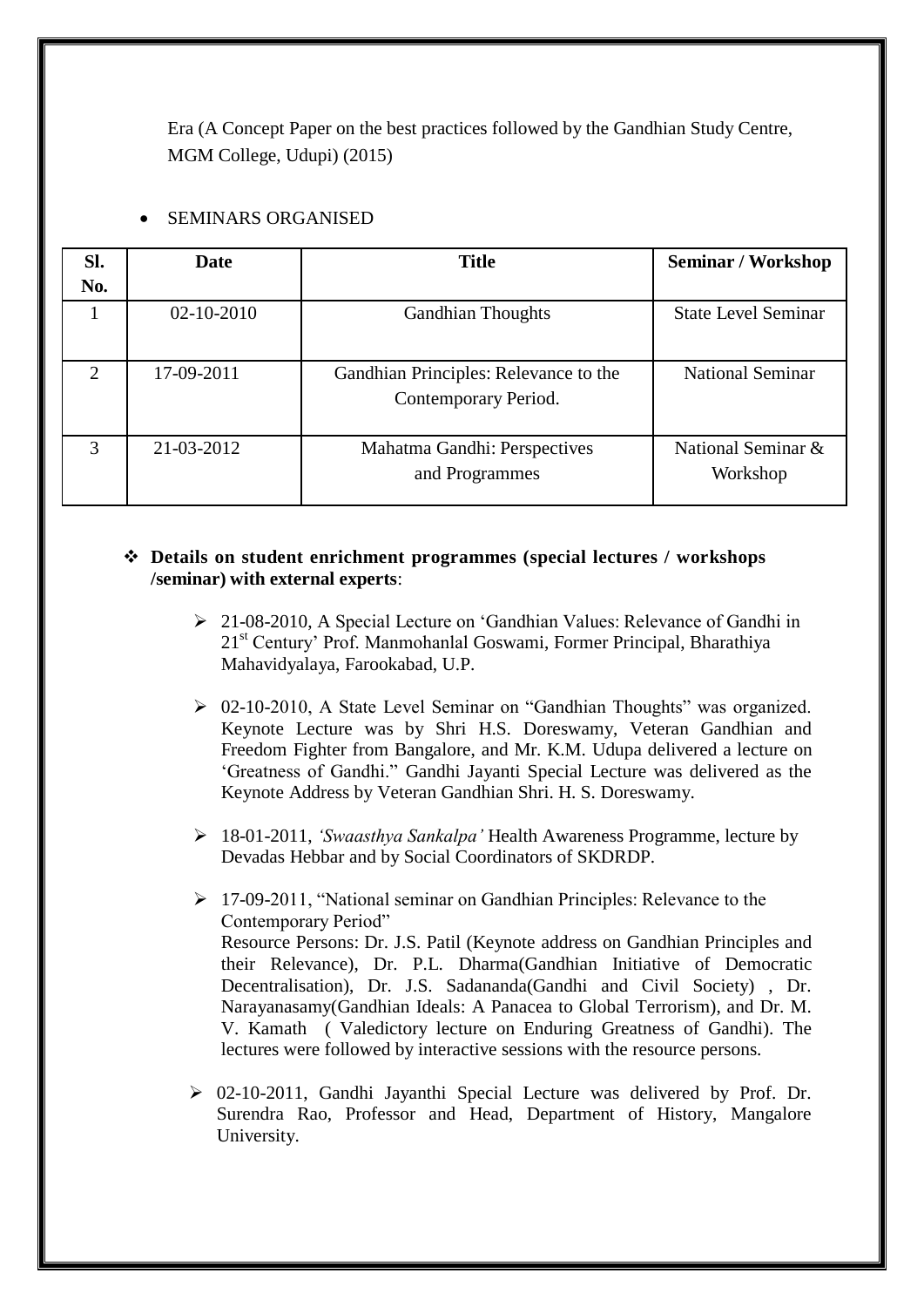- 12-03-2012, *Karnataka Gandhi Smaraka Nidhi – Upanyasamale -16,* Lecture on *Gandhi Tattvaadarshagalu* by Dr. H. Srinivasiah, Prof. H. R. Dasegowda , Shri Sacchidananda Hegede and Dr. J. S. Patil.
- 21-03-2012, National Seminar & Workshop on "Mahatma Gandhi: Perspectives and Programmes" Resource Persons: Dr. A. S. Chousalkar (Keynote Lecture on "Gandhi and Gandhian Perspectives"), Dr. Krishna Kothai(Lecture on "Gandhian Cult of Sarvodaya"), Dr. M.V. Kamath (Lecture on "Gandhi as Communicator"). The lectures were followed by interaction with scholars and a workshop on Gandhian Programmes.
- 02-10-2012, Gandhi Jayanti Special Lecture by Dr. Ramadas Prabhu of Govt. First Grade College.
- 02-10-2013, Gandhi Jayanti Special Lecture by Prof. Nandan Prabhu of MIM, Manipal.
- 02-10-2014, Gandhi Jayanti Special Lecture by Mr. Prathapachandra Shetty Halnadu of Basrur Sharada College.
- 02-10-2015, Gandhi Jayanti Special Lecture by Prof. Varadesh Hiregange, Director, Centre for Gandhian and Peace Studies, Manipal University, Manipal.
- $\geq 06-02-2015$  to 09-02-2015. A Photo Exhibition on 'Gandhi in Karnataka' was organised in the College by District Information and Publicity Department, Govt. of Karnataka in collaboration with the Centre.

#### **Participation Extension activities:**

- 27-08-2010, "*Vidyarthigalige Gandhijiyannu Parichayisuva Karyakrama"* Extension lecture at National Pre-University College, Barkur.
- $\triangleright$  August 2010 to December 2010, a series of extension lectures and awareness programmes were organized for High School students in collaboration with the Bharatiya Vikas Trust. Resource persons delivered lecture on Gandhian Principles in 50 schools across Udupi District.
- 14-09-2010, Lecture to Kadiyali School students on Mahatma Gandhi delivered by Mr. Kokkarne Surendranath Shetty and Shri. K.M Udupa.
- $\triangleright$  In the year 2010-11, the centre in collaboration with BVT has distributed books *"Paapu Gandhi Gandhi Baapu aada Kathe*" and "Architects of Liberated India" to about 50 high schools. The students are encouraged to read these books and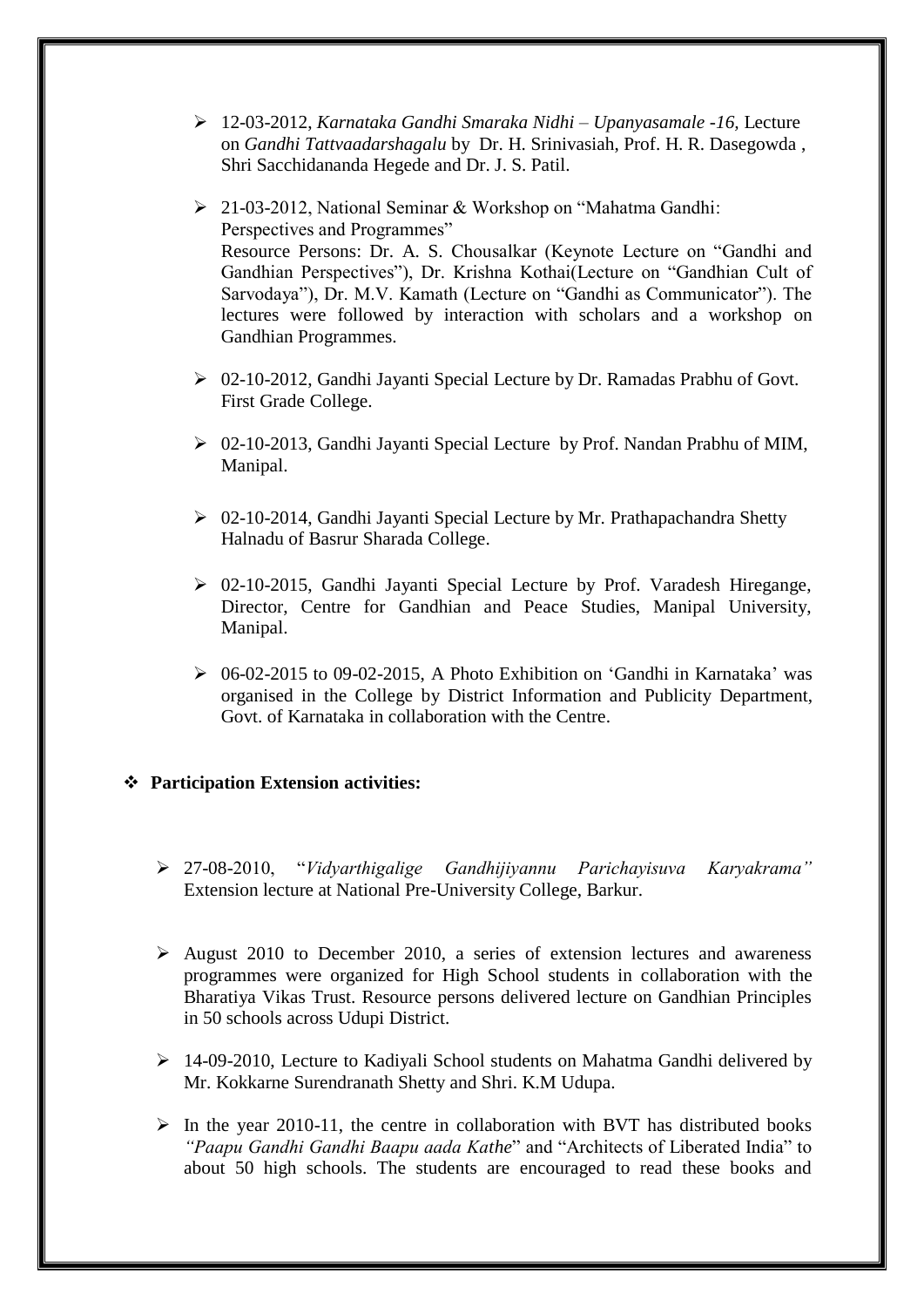motivated to write essays on Gandhi; best three essays from each school are awarded with a certificate of merit. This programme still continues and the Centre awards the Certificate of merit.

- 20-01-2011 to 28-01-2011, an eight day *"Madhyavarjana Shibira"* De-addiction Camp was organized in association with Shri Kshetra Dharmasthala Rural Development Trust and Udupi De-addiction Council. 44 addicted people participated and got the benefit from this holistic camp. Series of lectures were held for the inmates on Gandhian teachings. For the first time a camp of this nature was held in a college campus to promote a social cause. Thus this camp sent a strong message to the youth and the society.
- $\geq$  3-9-2011, Essay Writing and Drawing Competitions on Gandhian Themes were held for School Children of Udupi.
- $\geq 21-03-2012$ , a workshop on "Rural Empowerment" with demonstration and training in areca leaf plate making, paper bag making, waste management and vermicomposting.
- $\geq 02$ -10-2012, visit to State Home and distribution of fruits to the inmates.
- $\geq 02$ -10-2013, visit to Asha Nilaya and distribution of fruits and sweets to the children.
- 30-12-2013, a special lecture and awareness programme organized for selected higher primary and high school students.
- $\geq$  23-12-2014, an extension programme and special lecture on "Life and Ideals of Mahatma Gandhi" was organized for the high school students in collaboration with BVT.
- 28th March 2015, selected parts of *Gandhi Katha* (Hindi version) were screened for the public in the college AV hall as a tribute to late Narayanbhai Desai. Mr. Shrikumar of "Sangatya" Karkala and an associate of Shri. Desai arranged the videos of Gandhi Katha and spoke about Narayan Desai and the Gandhian Way.
- 08-05-2015, Mr. Vinith Rao, Researcher, Coordinator and Programme In-charge, delivered a lecture on the "First Strides of Mahatma Gandhi in Karnataka – South Kanara – Udupi" organised by Vartha Elakhe to mark the Centenary celebrations of Gandhi"s first visit to Karnataka.

In addition to the above, the students from other schools and colleges, members of the civil society, and the interested public are invited to take part in the Gandhi Jayanti Lectures, Bhajans, Seminars, Workshops, Extension lectures and Social activities organised by the Centre. The Centre interacts with the civil society and the public at large for the purpose of the research and extension activities. The library of the Centre is open to all the enthusiasts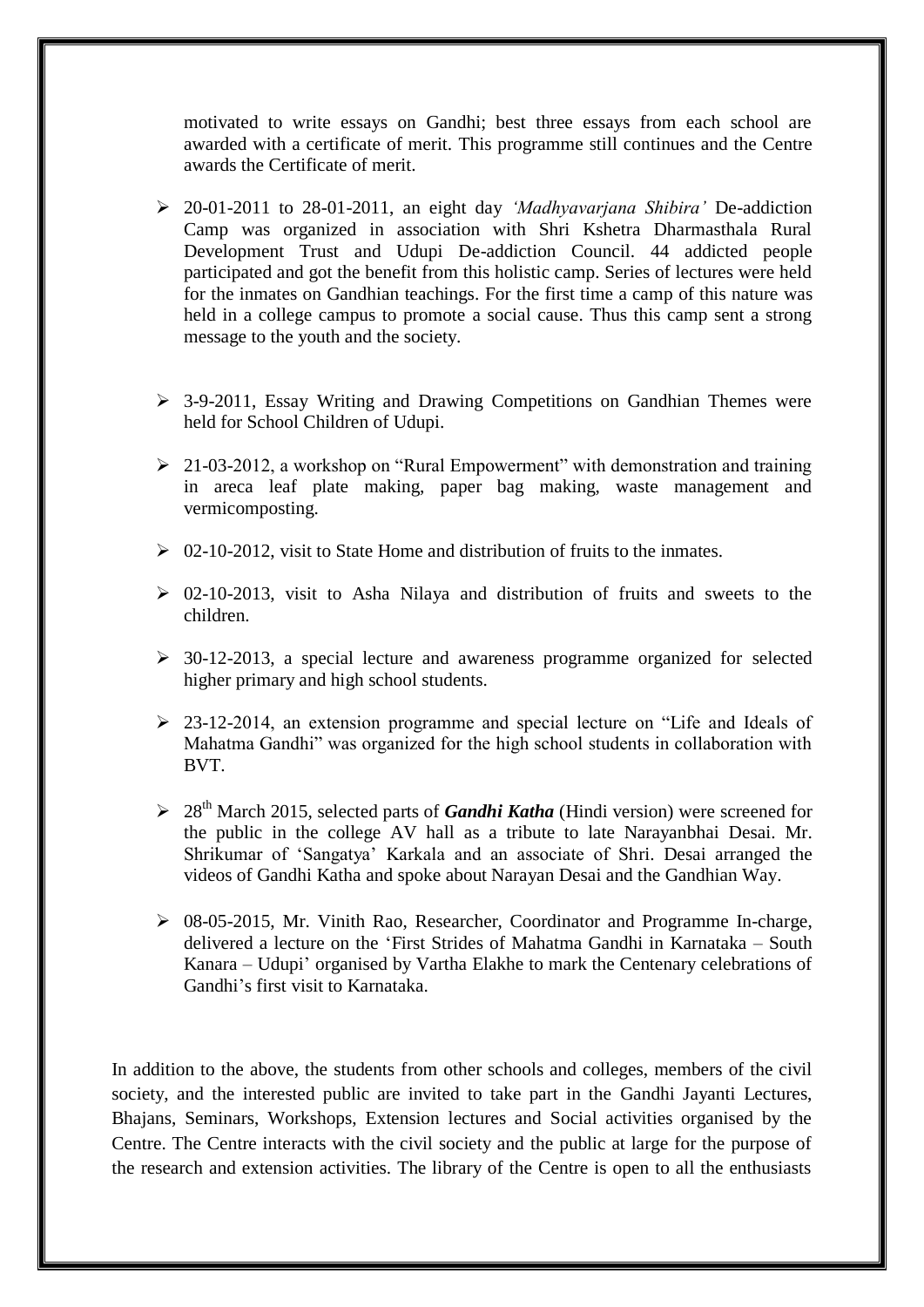who look for authentic sources that help in better appreciation of the relevance of Gandhian World view and action. The Centre has been organising Ramdhun Bhajans / Sarvadharma Prayers and Exhibition of rare photographs on Gandhiji on October  $2<sup>nd</sup>$  of every year. On Sarvodaya Day a small documentary is screened for the enthusiasts.

#### **Interactions:**

- The Centre interacts with various departments of the College to have a better interpretation of the trans-disciplinary and multilingual scope of the Gandhian Philosophy and Gandhian Literature.
- Organises seminars in association with the Department of Political Science of the College and also actively takes part in the organisation of Political Science seminars.
- Interacts with *Jilla Vartha Elakhe* and Centre for Gandhian and Peace Studies, Manipal University.
- **Interacts with Rashtrakavi Govindapai Research Centre and RRC for the conservation** of archival materials of the Gandhian Era.
- Interacts and collaborates with Bharatiya Vikas Trust, Manipal for extension activities.
- Connects with people at large through surveys, interviews and social media / networking.

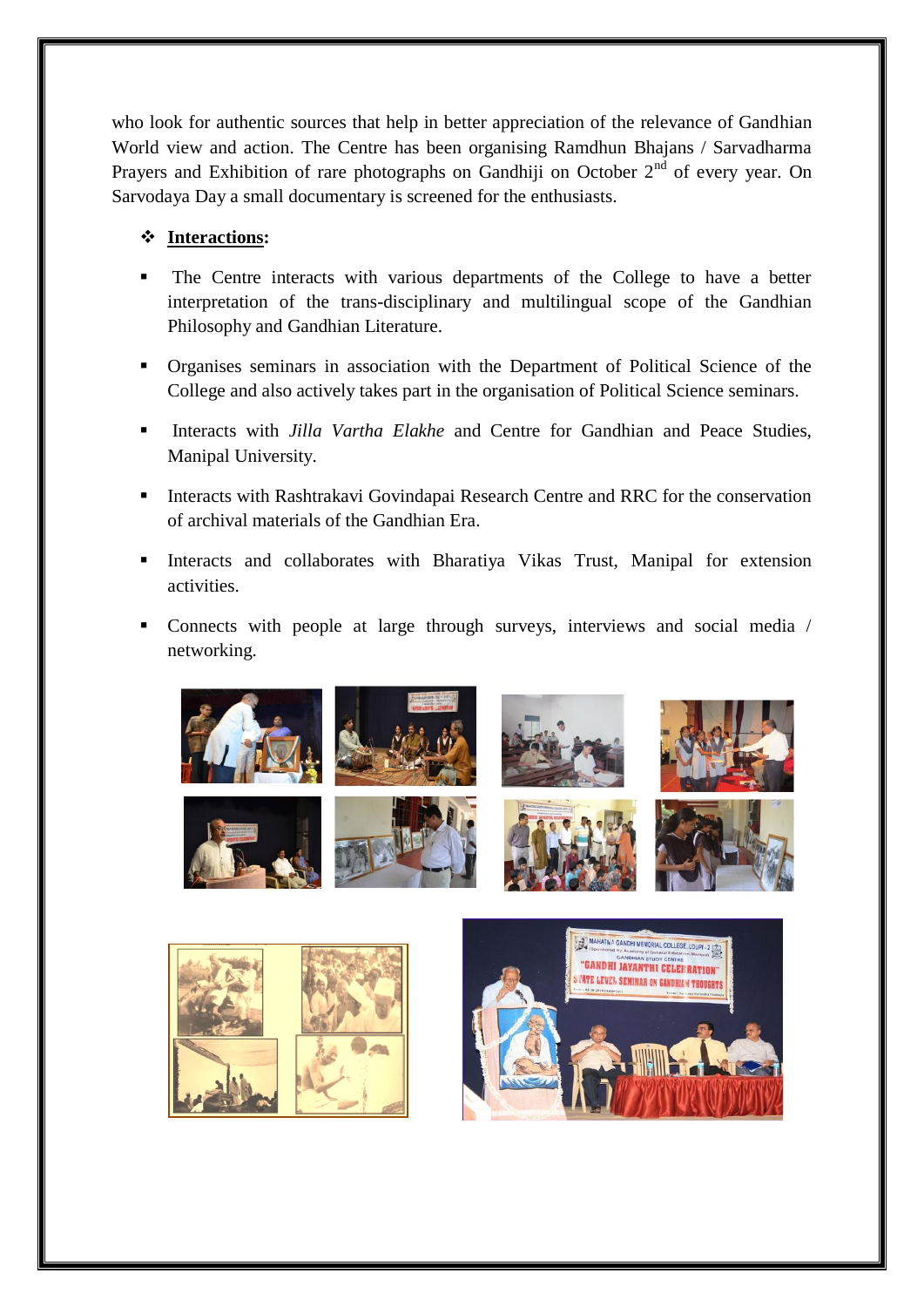#### **List of eminent academicians and scientists / scholars / visitors to the department:**

- Shri H.S. Doreswamy, Veteran Gandhian and Freedom Fighter, Bangalore.
- Shri Bantakallu Lakshminarayana Sharma, Veteran Gandhian and Freedom Fighter
- Dr. M. V. Kamath, Padmabhushan Awardee Veteran Journalist and Former Chairman of Prasar Bharati
- Dr. H. Shantharam, Administrative Officer, Academy of General Education, Manipal
- Dr. J.S. Patil, Former Vice Chancellor of Karnataka Law University, Hubli
- Prof. Ashok Chousalkar, Gandhian Scholar, Rtd. Professor and Head, Dept. of Political Science, Shivaji University, Kollapur.
- Prof. Manmohanlal Gosswami, Former Principal, Bharatiya Mahavidyalaya, Farookabad, U.P.
- Dr. Krishna Kothai, Development Specialist, Azim Premji University, Bangalore.
- Dr. Narayanasamy,Professor, Department of Gandhian Thought and Peace Studies, Gandhigram Rural Institute, Deemed University, Tamilnadu.
- Dr. J.S. Sadananda, Professor, Kuvempu University, Shimoga.
- Dr. P. L. Dharma, Professor and Head, Dept. of Political Science, Mangalore University.
- Shri Pangal Rabindra Nayak, Noted Philanthropist and President of Senior Citizens' Forum.
- Shri A.G. Kodgi, Former Chairman of the Task Force for Implementation of Third Finance Commission Report, Govt. of Karnataka.
- Dr. N.K. Thingalaya, Economist and Former Chairman of Syndicate Bank.
- Dr. Bhaskarananda Kumar, Former Head, Dept. of Orthopedics, KMC Manipal.
- Dr. P. Shripathi Rao, Dean, KMC Manipal.
- Shri Devadas Hebbar, Former President of Udupi Taluk Panchayat and President, Janajagruti Vedike.
- Shri K. M. Udupa, Managing Trustee, Bharatiya Vikas Trust, Manipal.
- Dr. H. Srinivasiah, President, Karnataka Gandhi Smaraka Nidhi.
- Prof. H. R. Dasegowda, Secretary, Karnataka Gandhi Smaraka Nidhi.
- Shri Sacchidananda Hegede, Chairman, Karnataka State Temperance Board.
- Dr. Ramadas Prabhu, Scholar in Gandhian Thought and History, Government College.
- Prof. Nandan Prabhu, Scholar in Gandhian Thought and Management, MIM, Manipal.
- Dr. Mahabaleshwara Rao, Principal, TMA Pai College of Education, Udupi.
- Shri Prathapachandra Shetty Halnadu, Scholar in Gandhian Thought and Kannada Literature, Basrur Sharada College, Basrur.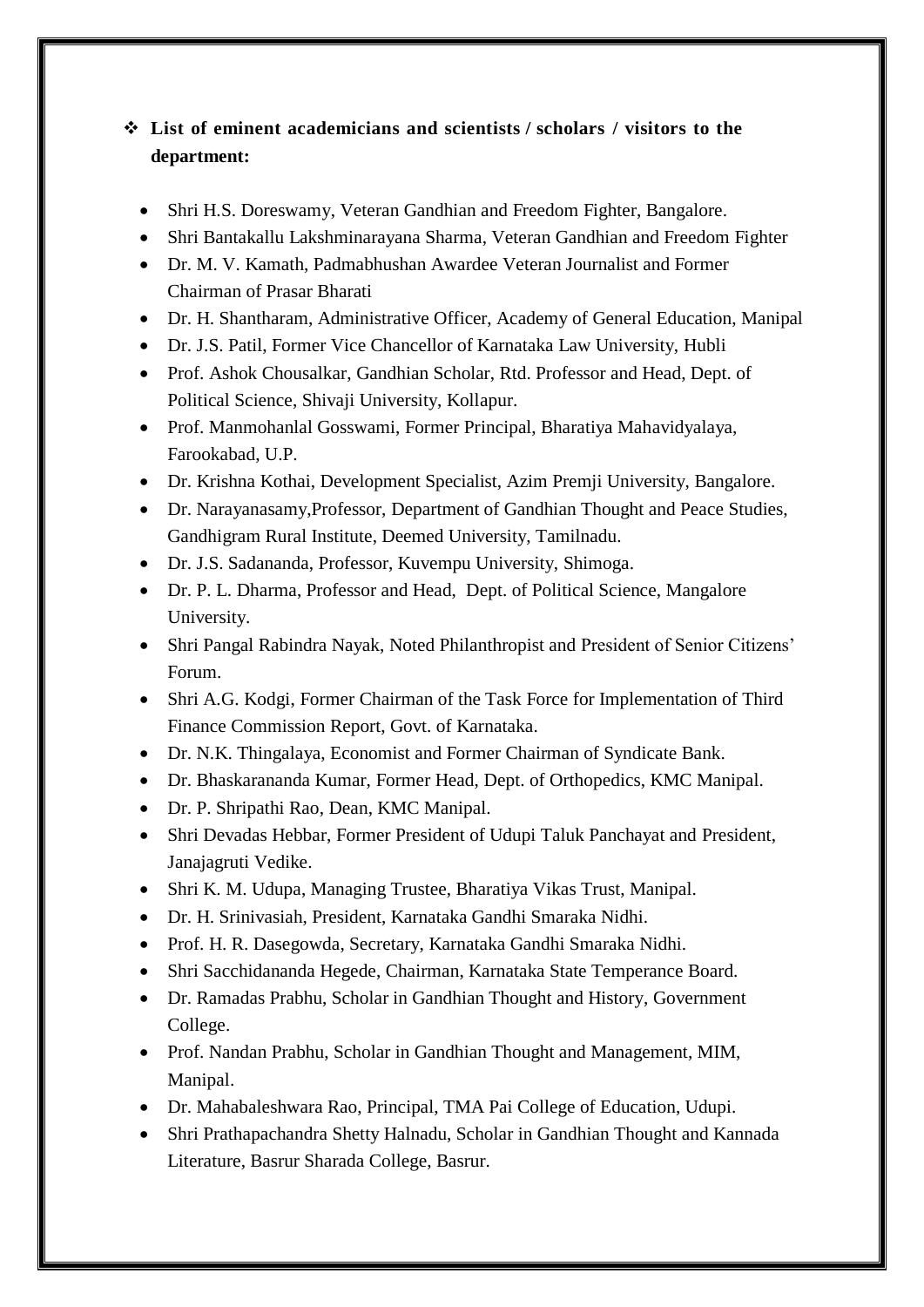- Shri Matapadi Kumaraswami, District Reporter, Udayavani Kannada Daily.
- Mr. Shrikumar, of Sangatya Karkala (A disciple and an associate of late Narayanbhai Desai)
- Prof. Varadesh Hiregange, Director, Centre for Gandhian and Peace Studies, Manipal University
- Mrs. Rohini, District Information and Public Relations Officer, Udupi, Govt. of Karnataka